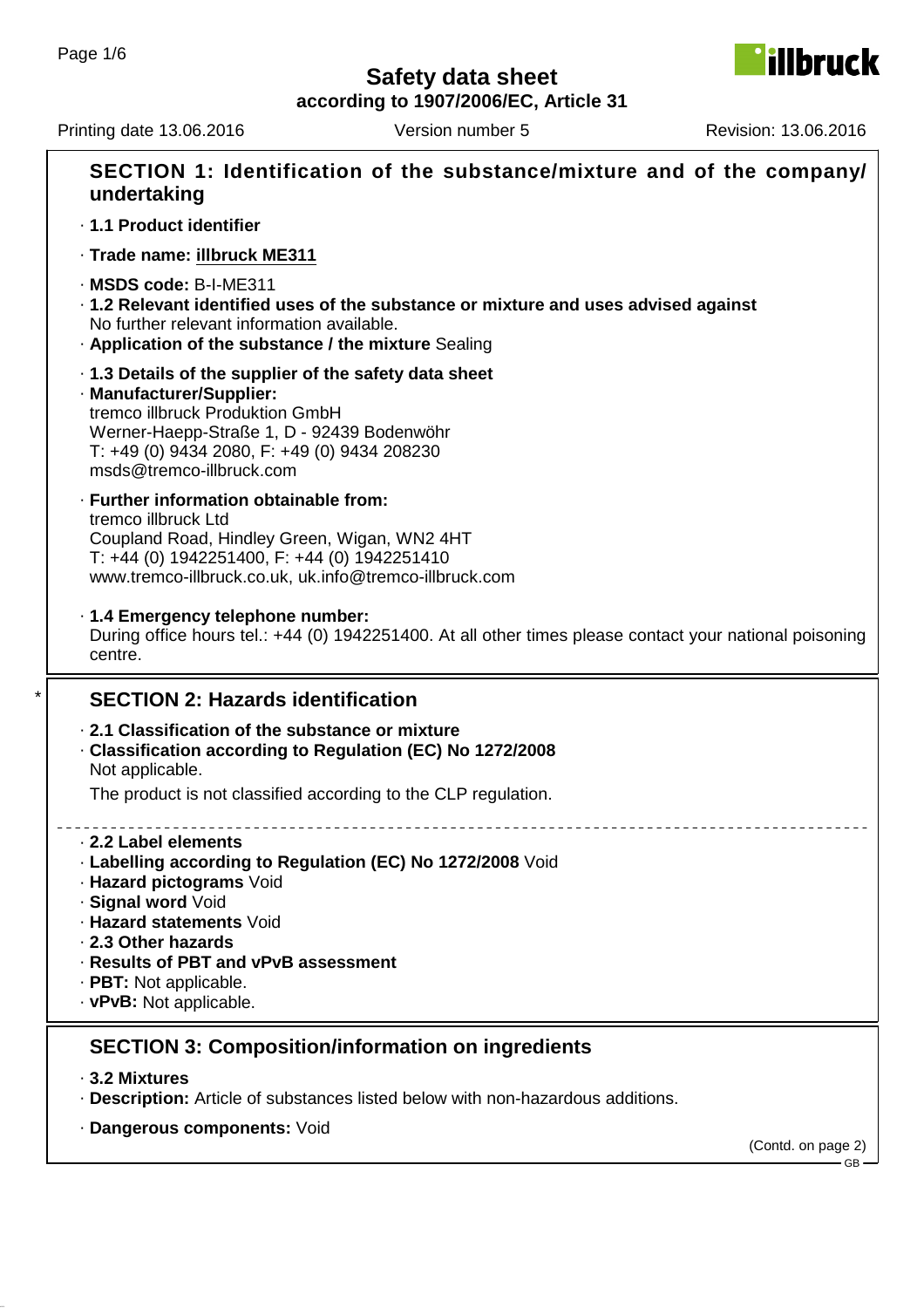**according to 1907/2006/EC, Article 31**

Printing date 13.06.2016 Version number 5 Revision: 13.06.2016

#### **Trade name: illbruck ME311**

#### · **Additional information:**

This product is an "article" as defined under the REACH Regulation (EC) 1907/2006 Title I, Chapter 2, Article 3.

Out of scope for safety data sheet requirements under the REACH Regulation (EC) 1907/2006 Title IV, Article 31.

For the wording of the listed hazard phrases refer to section 16.

#### **SECTION 4: First aid measures**

- · **4.1 Description of first aid measures**
- · **General information:** No special measures required.
- · **After inhalation:** Not applicable.
- · **After skin contact:** Not applicable.
- · **After eye contact:** Not applicable.
- · **After swallowing:** Not applicable.
- · **4.2 Most important symptoms and effects, both acute and delayed** No further relevant information available.
- · **Information for doctor:** No further relevant information available.
- · **Hazards** No further relevant information available.
- · **4.3 Indication of any immediate medical attention and special treatment needed** No further relevant information available.

#### **SECTION 5: Firefighting measures**

- · **5.1 Extinguishing media**
- · **Suitable extinguishing agents:**

CO2, powder or water spray. Fight larger fires with water spray or alcohol resistant foam.

- · **For safety reasons unsuitable extinguishing agents:** Water with full jet
- · **5.2 Special hazards arising from the substance or mixture**
- Formation of toxic gases is possible during heating or in case of fire.
- · **5.3 Advice for firefighters**
- · **Protective equipment:** Wear self-contained respiratory protective device.

#### **SECTION 6: Accidental release measures**

- · **6.1 Personal precautions, protective equipment and emergency procedures** Not required.
- · **6.2 Environmental precautions:** No special measures required.
- · **6.3 Methods and material for containment and cleaning up:** Pick up mechanically.
- · **6.4 Reference to other sections**

See Section 7 for information on safe handling.

See Section 8 for information on personal protection equipment.

See Section 13 for disposal information.

#### **SECTION 7: Handling and storage**

· **7.1 Precautions for safe handling** No special measures required.

· **Information about fire - and explosion protection:** No special measures required.

(Contd. on page 3)



(Contd. of page 1)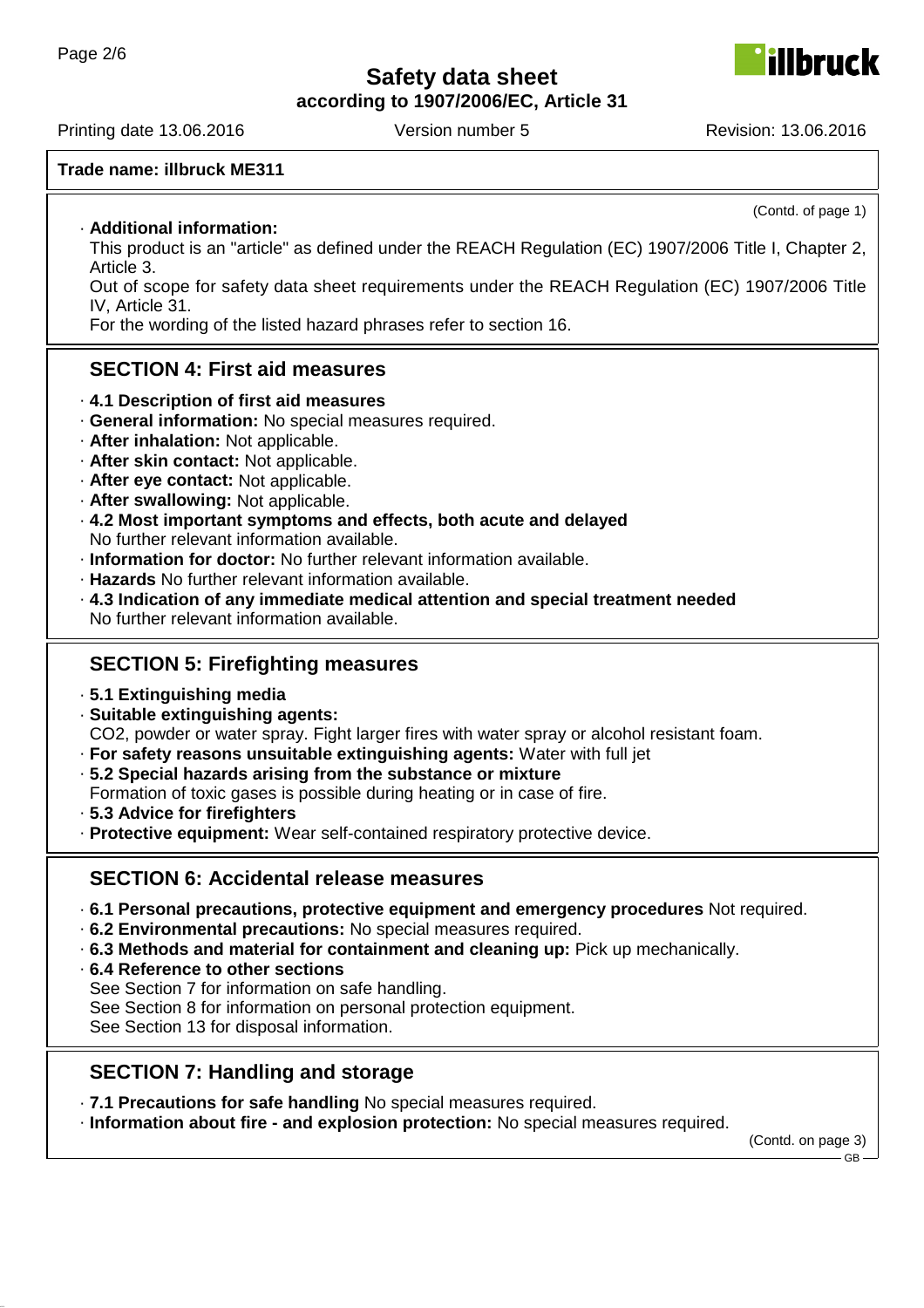**according to 1907/2006/EC, Article 31**

Printing date 13.06.2016 Version number 5 Revision: 13.06.2016

**illbruck** 

**Trade name: illbruck ME311**

|                                                                                                                                                                                                                                                                                                                                                                                                                                                                 | (Contd. of page 2)                                                               |  |
|-----------------------------------------------------------------------------------------------------------------------------------------------------------------------------------------------------------------------------------------------------------------------------------------------------------------------------------------------------------------------------------------------------------------------------------------------------------------|----------------------------------------------------------------------------------|--|
| .7.2 Conditions for safe storage, including any incompatibilities<br>· Storage:<br>· Requirements to be met by storerooms and receptacles: No special requirements.<br>· Information about storage in one common storage facility: Not required.<br>· Further information about storage conditions: Protect from heat and direct sunlight.<br>.7.3 Specific end use(s) No further relevant information available.                                               |                                                                                  |  |
| <b>SECTION 8: Exposure controls/personal protection</b>                                                                                                                                                                                                                                                                                                                                                                                                         |                                                                                  |  |
| - Additional information about design of technical facilities: No further data; see item 7.                                                                                                                                                                                                                                                                                                                                                                     |                                                                                  |  |
| 8.1 Control parameters<br>· Ingredients with limit values that require monitoring at the workplace:<br>The product does not contain any relevant quantities of materials with critical values that have to be<br>monitored at the workplace.<br>. Additional information: The lists valid during the making were used as basis.                                                                                                                                 |                                                                                  |  |
| 8.2 Exposure controls<br>· Personal protective equipment:<br>· General protective and hygienic measures:<br>The usual precautionary measures are to be adhered to when handling chemicals.<br>· Respiratory protection: Not required.<br>· Protection of hands: Not required.<br>· Material of gloves Not applicable.<br>· Penetration time of glove material Not applicable.<br>· Eye protection: Not required.<br>· Body protection: Protective work clothing |                                                                                  |  |
| <b>SECTION 9: Physical and chemical properties</b>                                                                                                                                                                                                                                                                                                                                                                                                              |                                                                                  |  |
| . 9.1 Information on basic physical and chemical properties<br>· General Information<br>· Appearance:<br>Form:<br>Colour:<br>· Odour:<br>Odour threshold:                                                                                                                                                                                                                                                                                                       | Solid<br>According to product specification<br>Characteristic<br>Not determined. |  |
| · pH-value:<br>· Melting point/Melting range:<br>· Boiling point/Boiling range:                                                                                                                                                                                                                                                                                                                                                                                 | Not applicable.<br>Undetermined.<br>Undetermined.                                |  |
| · Flash point:                                                                                                                                                                                                                                                                                                                                                                                                                                                  | Not applicable.                                                                  |  |
| · Flammability (solid, gaseous):                                                                                                                                                                                                                                                                                                                                                                                                                                | Not determined.                                                                  |  |
| · Ignition temperature:                                                                                                                                                                                                                                                                                                                                                                                                                                         |                                                                                  |  |
| <b>Decomposition temperature:</b>                                                                                                                                                                                                                                                                                                                                                                                                                               | Not determined.                                                                  |  |
| · Self-igniting:                                                                                                                                                                                                                                                                                                                                                                                                                                                | Product is not selfigniting.                                                     |  |
|                                                                                                                                                                                                                                                                                                                                                                                                                                                                 | (Contd. on page 4)                                                               |  |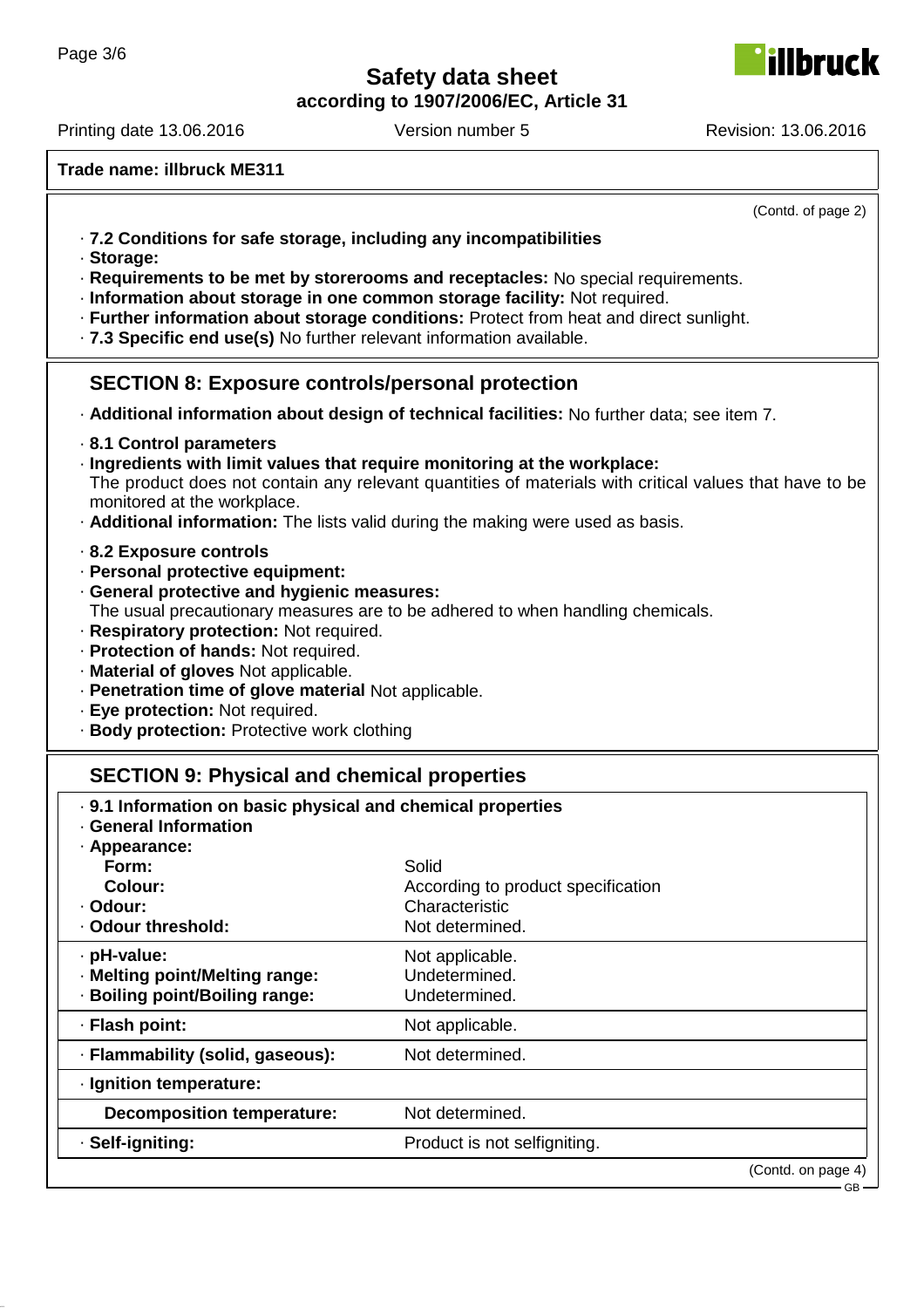

**according to 1907/2006/EC, Article 31**

Printing date 13.06.2016 Version number 5 Revision: 13.06.2016

|                                                            | (Contd. of page 3)                            |  |
|------------------------------------------------------------|-----------------------------------------------|--|
| Danger of explosion:                                       | Product does not present an explosion hazard. |  |
| <b>· Explosion limits:</b>                                 |                                               |  |
| Lower:                                                     | Not determined.                               |  |
| Upper:                                                     | Not determined.                               |  |
| · Vapour pressure:                                         | Not applicable.                               |  |
| · Density:                                                 | Not determined.                               |  |
| · Relative density                                         | Not determined.                               |  |
| · Vapour density                                           | Not applicable.                               |  |
| <b>Evaporation rate</b>                                    | Not applicable.                               |  |
| · Solubility in / Miscibility with                         |                                               |  |
| water:                                                     | Insoluble.                                    |  |
| · Partition coefficient (n-octanol/water): Not determined. |                                               |  |
| · Viscosity:                                               |                                               |  |
| Dynamic:                                                   | Not applicable.                               |  |
| Kinematic:                                                 | Not applicable.                               |  |
| · 9.2 Other information                                    | No further relevant information available.    |  |

#### **SECTION 10: Stability and reactivity**

- · **10.1 Reactivity** Stable
- · **10.2 Chemical stability**
- · **Thermal decomposition / conditions to be avoided:**

No decomposition if used according to specifications.

- · **10.3 Possibility of hazardous reactions** No dangerous reactions known.
- · **10.4 Conditions to avoid** No further relevant information available.
- · **10.5 Incompatible materials:** No further relevant information available.

· **10.6 Hazardous decomposition products:** No dangerous decomposition products known.

# **SECTION 11: Toxicological information**

- · **11.1 Information on toxicological effects**
- · **Acute toxicity** Based on available data, the classification criteria are not met.
- · **Primary irritant effect:**
- · **Skin corrosion/irritation** Based on available data, the classification criteria are not met.
- · **Serious eye damage/irritation** Based on available data, the classification criteria are not met.
- · **Respiratory or skin sensitisation** Based on available data, the classification criteria are not met.
- · **CMR effects (carcinogenity, mutagenicity and toxicity for reproduction)**
- · **Germ cell mutagenicity** Based on available data, the classification criteria are not met.
- · **Carcinogenicity** Based on available data, the classification criteria are not met.
- · **Reproductive toxicity** Based on available data, the classification criteria are not met.
- · **STOT-single exposure** Based on available data, the classification criteria are not met.
- · **STOT-repeated exposure** Based on available data, the classification criteria are not met.
- · **Aspiration hazard** Based on available data, the classification criteria are not met.

GB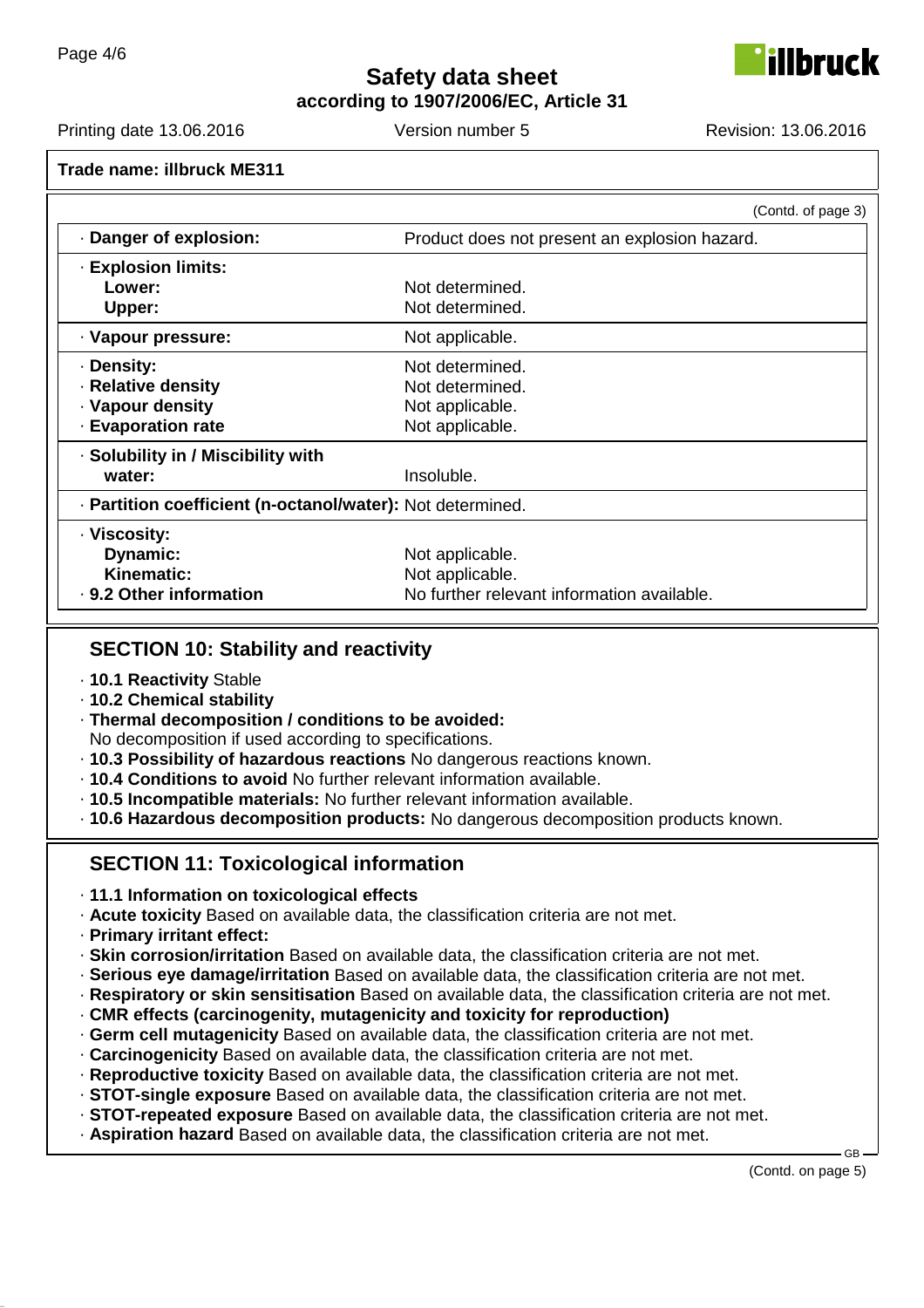**according to 1907/2006/EC, Article 31**

Printing date 13.06.2016 Version number 5 Revision: 13.06.2016

**Trade name: illbruck ME311**

(Contd. of page 4)

lbruck

#### **SECTION 12: Ecological information**

- · **12.1 Toxicity**
- · **Aquatic toxicity:** No further relevant information available.
- · **12.2 Persistence and degradability** Heavily biodegradable
- · **12.3 Bioaccumulative potential** No further relevant information available.
- · **12.4 Mobility in soil** No further relevant information available.
- · **Additional ecological information:**
- · **General notes:** Generally not hazardous for water
- · **12.5 Results of PBT and vPvB assessment**
- · **PBT:** Not applicable.
- · **vPvB:** Not applicable.
- · **12.6 Other adverse effects** No further relevant information available.

### **SECTION 13: Disposal considerations**

· **13.1 Waste treatment methods**

- · **Recommendation** Disposal must be made according to official regulations.
- · **Uncleaned packaging:**
- · **Recommendation:** Disposal must be made according to official regulations.

| <b>SECTION 14: Transport information</b>                                                               |                 |  |
|--------------------------------------------------------------------------------------------------------|-----------------|--|
| · 14.1 UN-Number<br>· ADR, ADN, IMDG, IATA                                                             | Void            |  |
| · 14.2 UN proper shipping name<br>· ADR, ADN, IMDG, IATA                                               | Void            |  |
| · 14.3 Transport hazard class(es)                                                                      |                 |  |
| · ADR, ADN, IMDG, IATA<br>· Class                                                                      | Void            |  |
| ⋅ 14.4 Packing group<br>· ADR, IMDG, IATA                                                              | Void            |  |
| · 14.5 Environmental hazards:<br>· Marine pollutant:                                                   | No.             |  |
| 14.6 Special precautions for user                                                                      | Not applicable. |  |
| . 14.7 Transport in bulk according to Annex II of<br><b>Marpol and the IBC Code</b><br>Not applicable. |                 |  |
| · UN "Model Regulation":                                                                               | Void            |  |

## **SECTION 15: Regulatory information**

· **15.1 Safety, health and environmental regulations/legislation specific for the substance or mixture**

Directive 1999/45/EC.